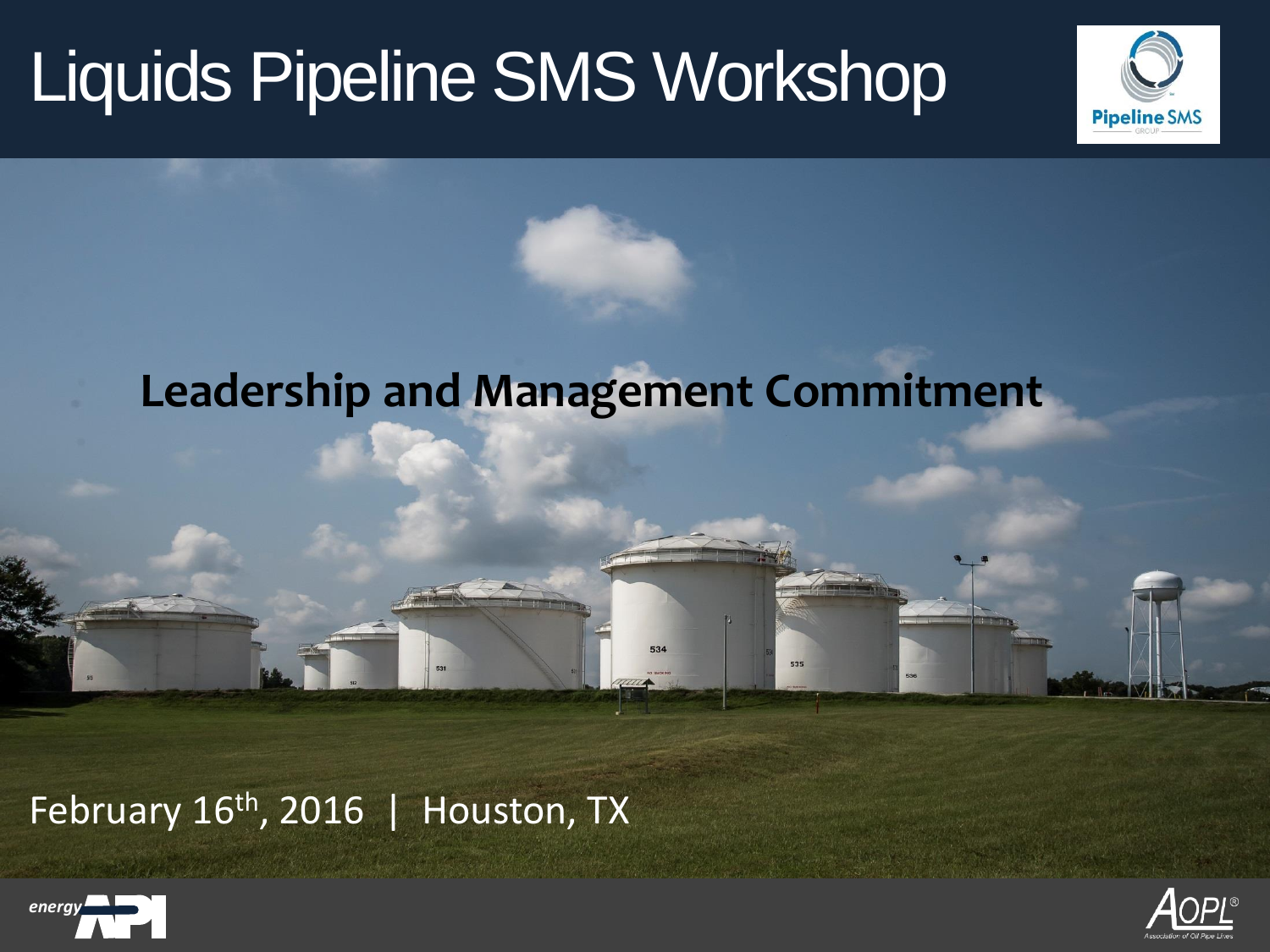### **Leadership and Management Commitment**

#### **First Element in the PSMS Recommended Practice**

- Key to successful PSMS implementation
- Key to achieving desired results improved pipeline safety performance

**Leadership's commitment to establish and follow the PSMS will address organizational issues as well as others that could impede continuous improvement in pipeline safety performance** 



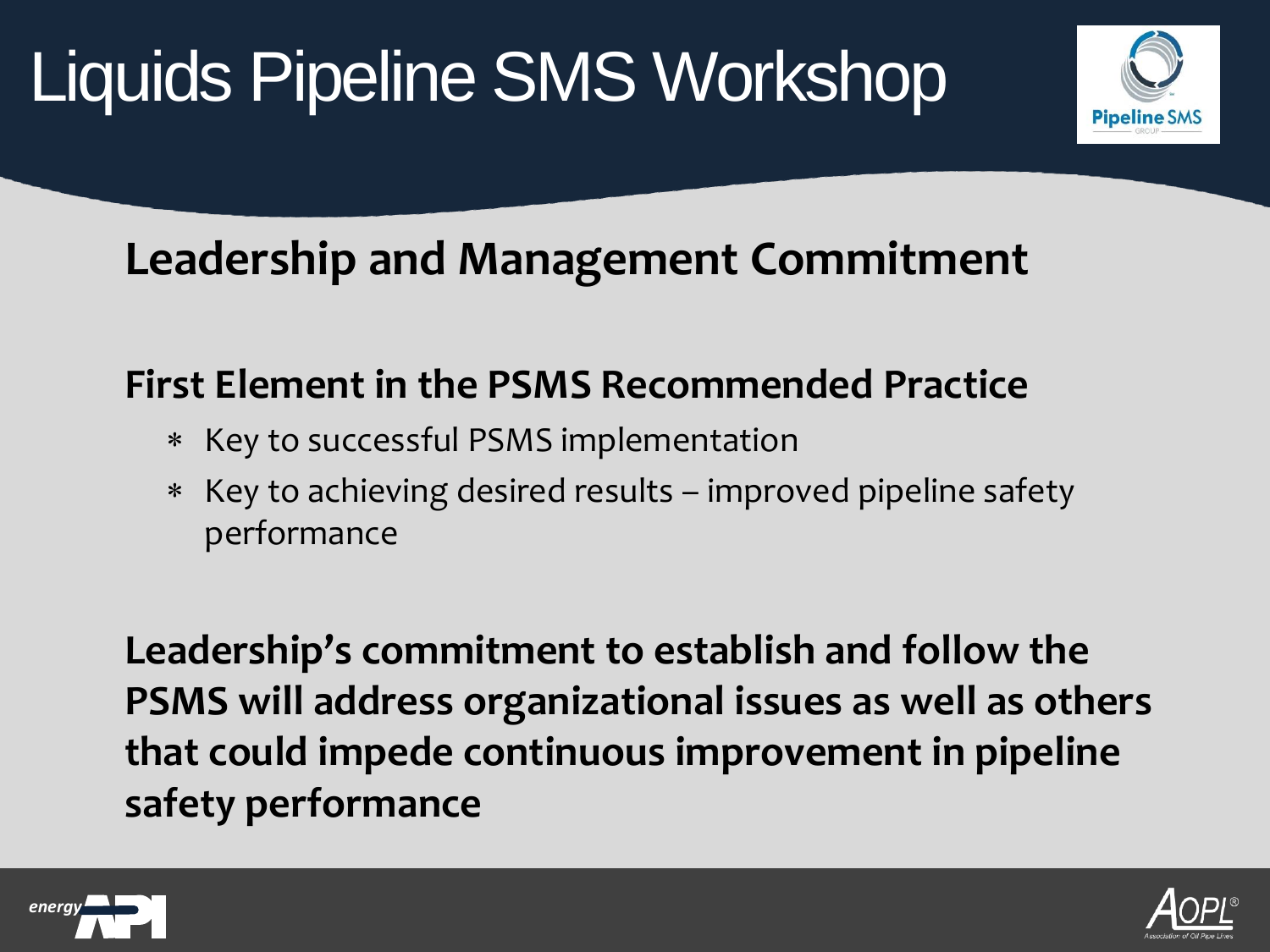

#### **So What is Leadership and Who is Management? Leadership**

- Establishes clear vision that is translated into policies/objectives
- Shares vision and expectations broadly across organization
- Provides information/knowledge/methods to achieve objectives
- Coordinates and balances competing interests of stakeholders

#### **Top Management**

 A person or group of people who direct and control the organization at the highest level

#### **Management**

- Personnel who have fiscal responsibility for the organization
- Accountable for compliance with legal and other requirements



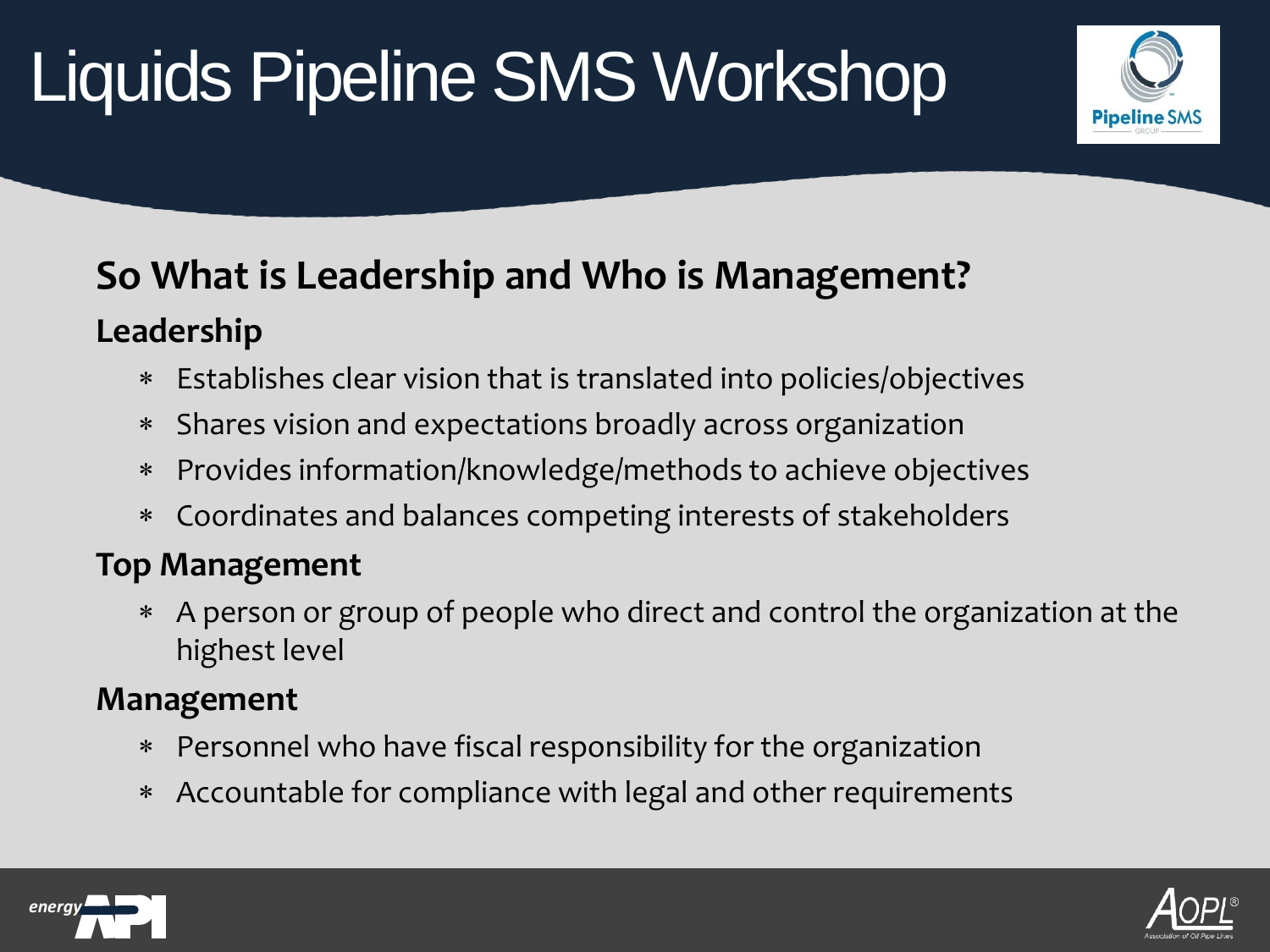# **Pipeline SMS**

#### **Expectations**

#### **Top Management**

- Communicate expectations by documenting policies, goals, objectives and commitment to pipeline safety
- Clearly identify safety responsibilities at all levels
- Ensure that routine processes are in place and that they are intentionally carried out; Monitor/measure performance against objectives
- Create a positive safety culture that:
	- Encourages openness and two-way dialogue
	- **FIC FOSTERS** CONTINUOUS IMPROVEMENT ACROSS all elements to reduce risk
	- Provides necessary resources to implement the PSMS
	- Establishes appraisal, recognition, and discipline policy that promotes the PSMS
	- Promotes engagement and leadership at all levels



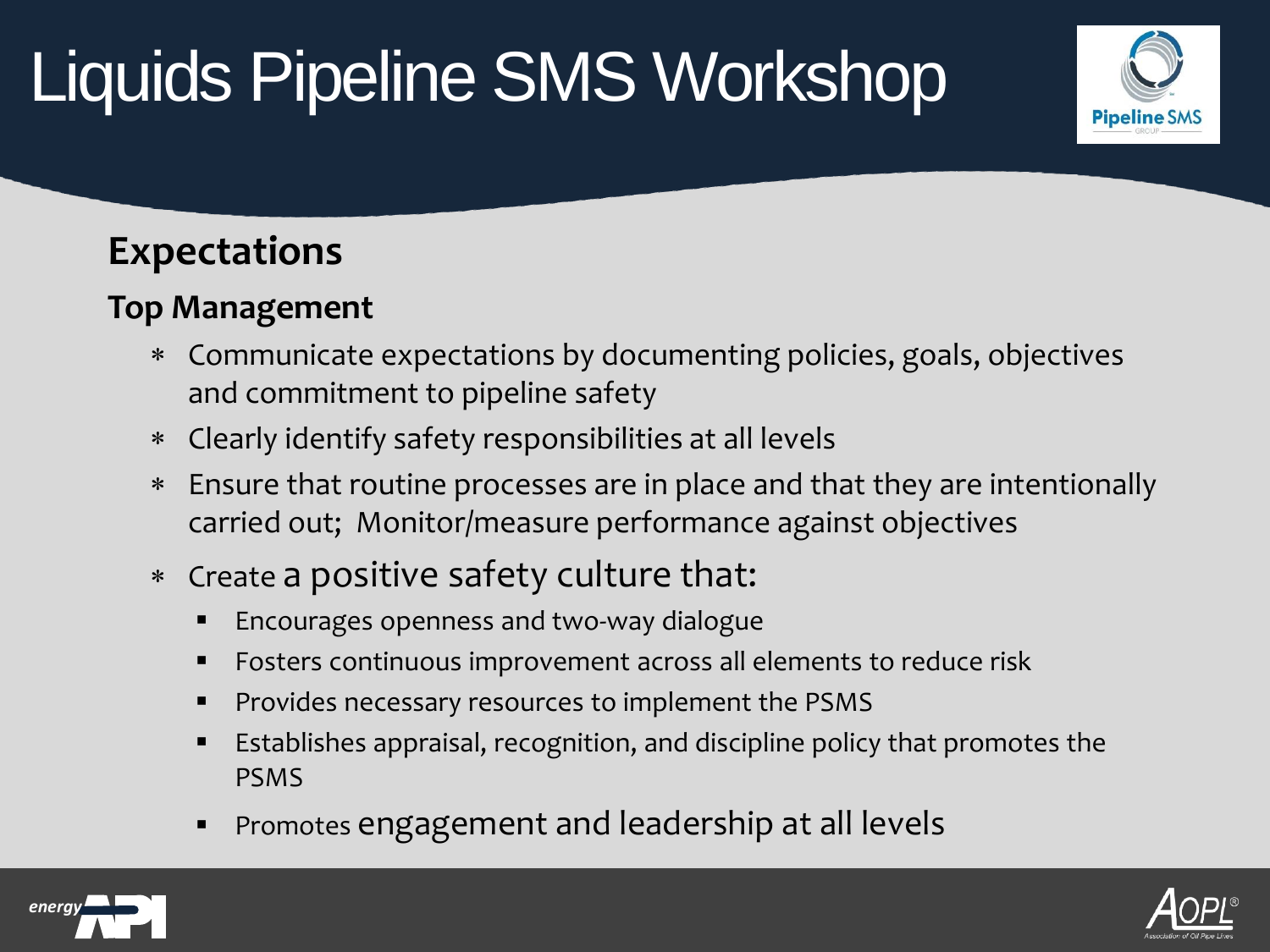# **Pipeline SMS**

#### **Expectations**

#### **Management**

- Establish, Implement, Evaluate and Improve processes and procedures and see that training is conducted around goals and objectives
- Ensure clear connection between objectives and day-to-day activities
- Ensure that risk management occurs routinely and intentionally
- Establish performance measures for each PSMS element
- Ensure that data and information is shared and integrated across organization including contractors
- Conduct annual management reviews of the PSMS and make recommendations for improvements as necessary



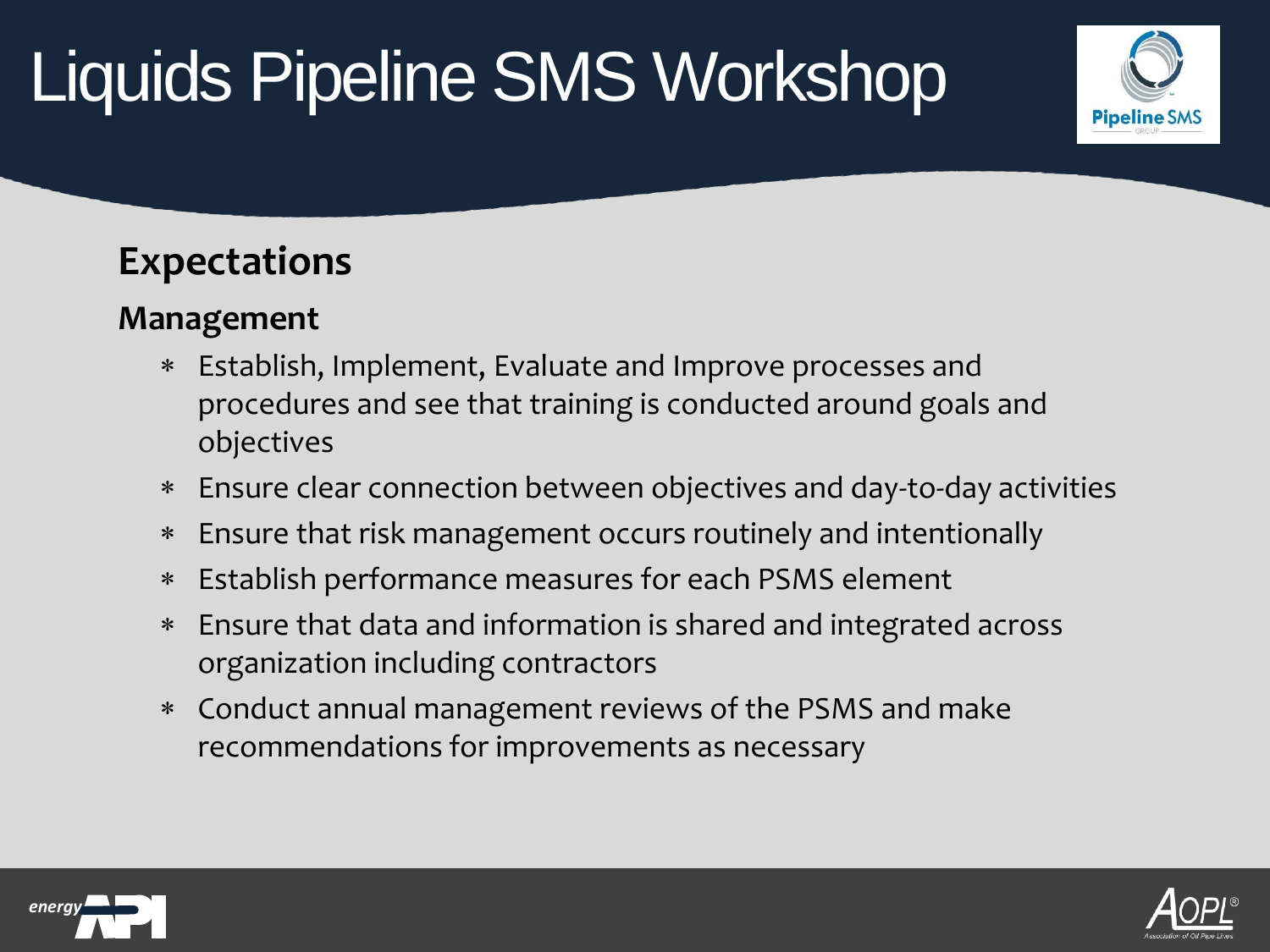# **Pipeline SMS**

#### **Expectations**

#### **Employees**

- Follow procedures
- Identify and reveal risks to management
- Identify improvement opportunities across all facets of the PSMS
- Take actions to prevent events that may cause harm